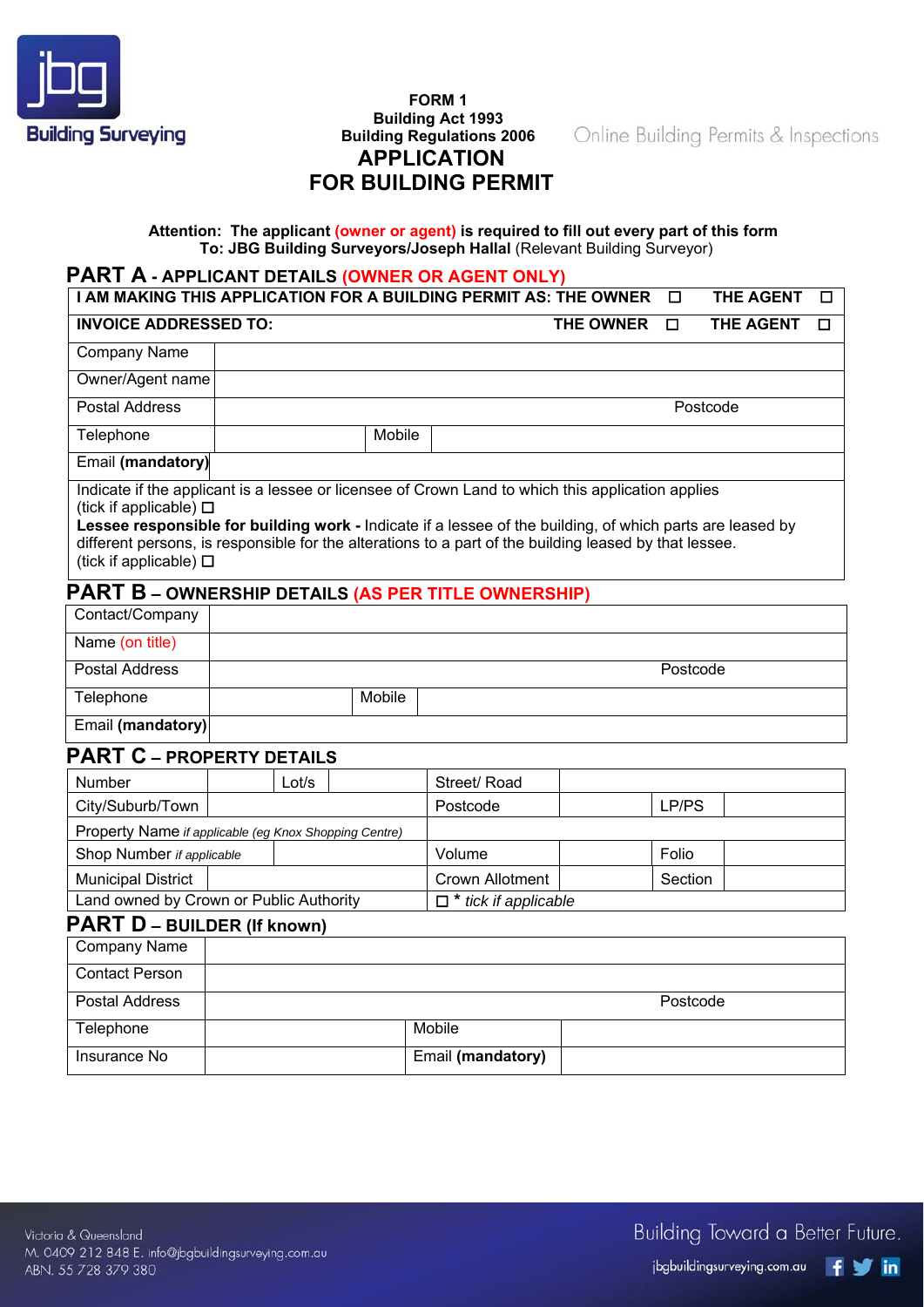# **PART E – BUILDING PRACTITIONERS AND/OR ARCHITECT (NAME NOT COMPANY)**

| <b>Registered Practitioner's Name</b> | Category/Class                               | <b>Registration No.</b> |
|---------------------------------------|----------------------------------------------|-------------------------|
|                                       | <b>Architect/Draftsperson</b>                |                         |
|                                       | <b>Builder/(Domestic or Commercial)</b>      |                         |
|                                       | <b>Builder Demolisher</b>                    |                         |
|                                       | <b>Engineer (Civil/Structural) Certifier</b> |                         |
|                                       | <b>Engineer (Civil/Structural)</b>           |                         |
|                                       | <b>Engineer (Mechanical)</b>                 |                         |
|                                       | <b>Engineer (Electrical)</b>                 |                         |
|                                       | <b>Engineer (Fire Safety)</b>                |                         |
|                                       | <b>Engineer (Fire Safety) Certifier</b>      |                         |

# **PART F – NATURE OF BUILDING WORK\*** \* tick if applicable or give other description

| Construction of a new building                  | Alterations to an existing building   |
|-------------------------------------------------|---------------------------------------|
| Demolition of a building                        | Removal of a Building                 |
| Extension to an existing building               | Change of use of an existing building |
| Re-erection of a building                       | Tenancy fit-out. Shop/office name:    |
| Unit development - No of Units                  | Other:                                |
| Proposed Floor Area m <sup>2</sup> :            | Existing Floor Area m <sup>2</sup> :  |
| Proposed use of Building                        |                                       |
| (eg. Dwelling, Carport, Swimming Pool, Factory) |                                       |
|                                                 |                                       |

# **PART G – OWNER BUILDER<sup>1</sup> (if applicable)**

 $\overline{a}$ 

| I intend to carry out the work as an Owner Builder (Certificate of Consent required for works 16K+) $\Box$ YES | $\square$ NO |
|----------------------------------------------------------------------------------------------------------------|--------------|
| <b>PART H - BUILDING WORK</b>                                                                                  |              |

| Is there a contract for the building work?                                             | $\Box$ YES | $\square$ NO |
|----------------------------------------------------------------------------------------|------------|--------------|
| If yes, state the contract price                                                       |            |              |
|                                                                                        |            |              |
| If no, state the estimated cost of the building work (including the cost of labour and |            |              |
| materials) and attach details of the method of estimation.                             |            |              |

# **PART I – STAGE OF BUILDING WORK** (if application is to permit a stage of the work)

| Extent of stage             |  |
|-----------------------------|--|
| Cost of work for this stage |  |

In making this application the owner/agent declares that he/she understands that -

- the fees and charges associated with this application must be paid upon application and that no refunds will be available after the application has been considered by the Relevant Building Surveyor;
- the terms of appointment have been read and understood. (Conditions are available on our website or upon request); and
- I have not previously appointed another Private or Municipal Building Surveyor to perform the functions of Relevant Building Surveyor under Section 76 of the Building Act 1993. We confirm that we are appointing JBG Building Surveying (Relevant Building Surveyor) pursuant to Sect 78 of The Building Act 1993.

The collecting the information on this form for the purpose of providing the service or permit. The information will be used for administration of this service or permit, but will not be disclosed to any other party except as required by law. If you fail to provide this information, the service or permit may not be processed. You may access this information by contacting the Relevant Building Surveyor.

 **SIGNATURE OF OWNER/AGENT:** …………………………………………….. **DATE:** .........../……………../20………

 **JBG BUILDING SURVEYING**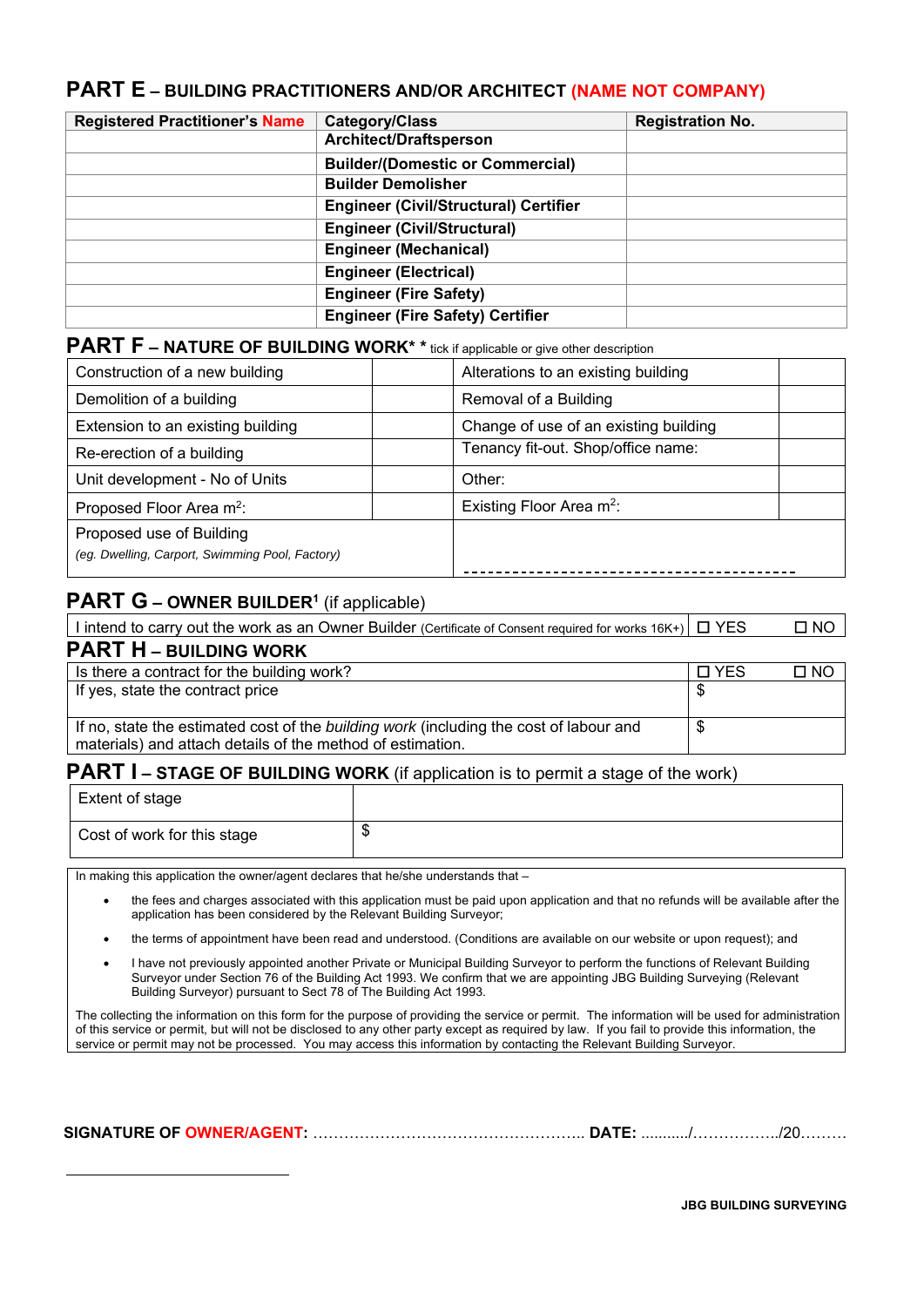# **Building Practitioner means:-**

- (a) a building surveyor, or
- (b) a building inspector, or
- I a quantity surveyor, or<br>(d) an engineer engaged i
- an engineer engaged in the building industry, or
- I a draftsperson who carries on a business of preparing plans for *building work* or preparing documentation relating to permits and permit applications; or
- (f) a builder; or
- (g) a person who erects or supervises the erection of prescribed temporary structures, or
- (h) a person responsible for a building project or any stage of a building project and who belongs to a class of people prescribed to be building practitioners,

but does not include:

- (i) an architect; or
- (j) a person (other than a domestic builder) who does not carry on the business of building
- **Note 2** Include building practitioners with continuing involvement in the *building work*.<br>**Note 3** Include only building practitioners with no further involvement in the *building w* 
	- **Note 3** Include only building practitioners with no further involvement in the *building work*.
- **Note 4** The use of the building may also be subject to additional requirements under legislation such as **the Liquor Control Reform Act 1998** and the **Dangerous Goods Act 1985**.
- **Note 5** If an owner builder, there are restrictions on sale of the building under section 137B of the Building Act 1993. Section 137B prohibits an owner builder from selling a building on which *domestic building work* has been carried out within 6½ years from the completion of the relevant *building work* unless they have satisfied certain requirements including obtaining compulsory insurance. The Building Commission maintains a current list of domestic insurance providers.

# **PART J** – **SUPPORTING DOCUMENTATION (FYI)**

| 1. | Building Permit & Statutory fees (50% deposit required).                                                                          |  |
|----|-----------------------------------------------------------------------------------------------------------------------------------|--|
| 2. | Town Planning Permit and Endorsed Plans (100% consistency required with Architectural plans)                                      |  |
| 3. | Provide a written or verbal response from council clarifying if a planning permit is required – verbal needs to be documented     |  |
| 4. | DCP (Development Contributions) Levy or Infrastructure Levy confirmation paid to council.                                         |  |
| 5. | Developer's approval letter and Endorsed plans (100% consistency required with Architectural plans)                               |  |
| 6. | Sect 29A Application is required for the demolition or alteration to the front façade. JBG can apply on your behalf               |  |
| 7. | Builders Warranty Insurance or Owner Builders Certificate of Consent.                                                             |  |
| 8. | Building Permit Application form.                                                                                                 |  |
| 9. | Construction/Amended Architectural plans                                                                                          |  |
|    | 10. Soil report                                                                                                                   |  |
|    | 11. Structural plans, comps, 1507 certification (wall bracing layout required)                                                    |  |
|    | 12. Civil plans (Council Endorsed Drainage plans & letter), civil comps & 1507 certification                                      |  |
|    | 13. Re-establishment Survey                                                                                                       |  |
|    | 14. 6 Star Energy Report and Endorsed plans (with artificial lighting schedule) or                                                |  |
|    | Deemed to Satisfy Energy Report & Endorsed plans. Note: The requirements and report number to be on plan                          |  |
|    | 15. A current title and plan of subdivision. Note: Covenants, Sect 173 agreements and Easements to be provided/considered         |  |
|    | 16. Provide a letter from the body cooperate consenting to the works                                                              |  |
|    | 17. Report & Consent (Endorsed Plans inclusive) from Council and Water authority (SEW/YVW) to build over easement.                |  |
|    | 18. Provide documentation from relevant authorities on size, depth, offset of pipes (sewer and storm water) within easement       |  |
|    | 19. Combined allotments-provide a statement/certificate/letter with supportive information to enable us to consider both          |  |
|    | allotments as one allotment for the purposes of the Regulations (additional cost \$500+GST)                                       |  |
|    | 20. Protection works Form 3 & 4 may need to be served on adjoining owners to North, South, East, Western boundaries               |  |
|    | 21. Provide dual certification (Reg. 1507) for protection works comprising of the excavation and construction of the              |  |
|    | garage/basement retaining wall within close proximity to the North, South, East or Western boundaries                             |  |
|    | 22. Light (10% of floor area) & Ventilation (5% of room floor area) schedule demonstrating compliance with 3.8.4 & 3.8.5.         |  |
|    | 23. Report & Consent from council for the erection of any precautions/hoarding over the front street alignment (council asset)    |  |
|    | 24. Demolition Work - With respect to the demolition of the existing dwelling/structure, note that a professional demolisher will |  |
|    | need to be engaged to carry out the works therefore a separate Building Permit is required (additional requirements).             |  |
|    | 25. The proposed alterations represent more than half the original volume of the building and therefore pursuant to Building      |  |
|    | Regulation 608, the entire building must be brought into conformity with Building Regulations 2006                                |  |
|    | 26. Legal point of discharge of storm-water from council. Alternatively, JBG can apply on your behalf                             |  |
|    | 27. Property information request (termite, alpine, flood prone, overland drainage, bushfire). Alt, JBG can apply on your behalf   |  |
|    | 28. Septic Tank Permit and Endorsed plans from council.                                                                           |  |
|    | 29. Report & Consent from council as the allotment is on land liable to flooding.                                                 |  |
|    | 30. BAL Bushfire assessment report to AS 3959 - 2009 (BAL 12.5, 29, 40, FZ). Note: The design, requirements and report            |  |
|    | number to reflected on plan.                                                                                                      |  |
|    | 31. Report & Consent from council for overland drainage.                                                                          |  |

**32.** Roof & Posi/Floor Truss Comps **(condition on Building Permit)**